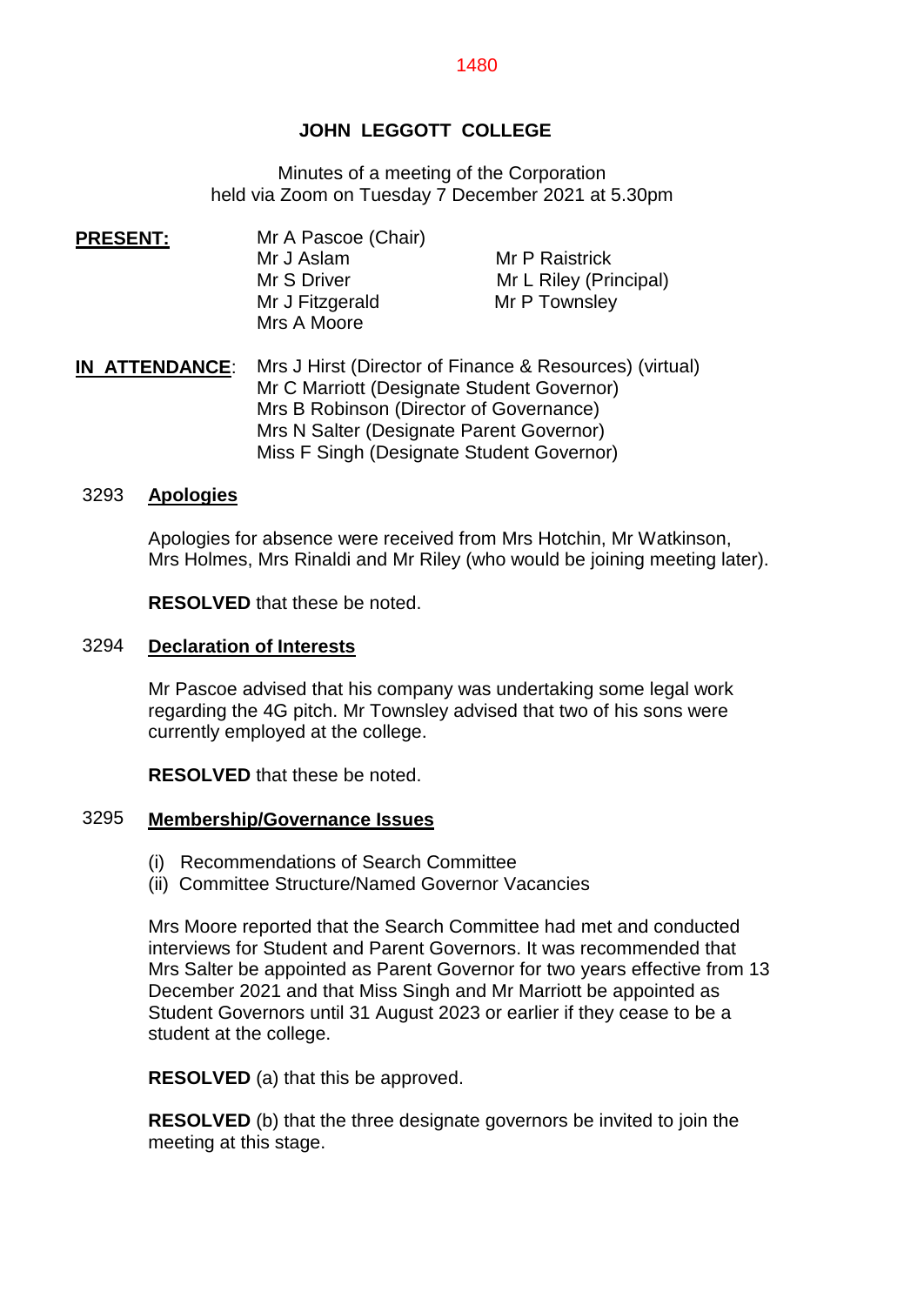**RESOLVED** (c) that the Clerk carry out the appointment processes.

**RESOLVED** (d) that Mrs Salter advise the Clerk of her preferences over which of the vacancies to fill within the committees/named governor roles:

- Audit, Search, International Committees
- Health & Safety, CEIAG/Learner Pathways named governors

**RESOLVED** (e) that consideration of the vacancies be an agenda item at the next meeting.

### 3296 **Minutes and Matters Arising**

**RESOLVED** (a) that the minutes of the last meeting held on 19/10/21 (Part A) be agreed as a true record.

**RESOLVED** (b) that the minutes be signed by the Chairperson.

**RESOLVED** (c) that it be noted there were no matters arising not covered elsewhere.

## 3297 **Reports of Named Governors/Revised Policies**

- (i) Safeguarding/Prevent
- (ii) Health & Safety
- (iii) CEIAG/Learner Pathways

Consideration was given to the above information. Mrs Moore reminded governors to ensure they had completed their KCSiE training and highlighted changes to the Safeguarding Policy and the Safeguarding Audit.

Governors discussed the frequency of incidents at Castles.

**RESOLVED** (a) that these reports be received.

**RESOLVED** (b) that the changes to the Safeguarding Policy be approved.

**RESOLVED** (c) that the Safeguarding Audit be approved and the Chair & Principal authorised to sign.

**RESOLVED** (d) that all governors ensure they have completed their KCSiE training on-line.

**RESOLVED** (e) that the Chair & Principal consider the frequency of incidents at Castles and raise with them.